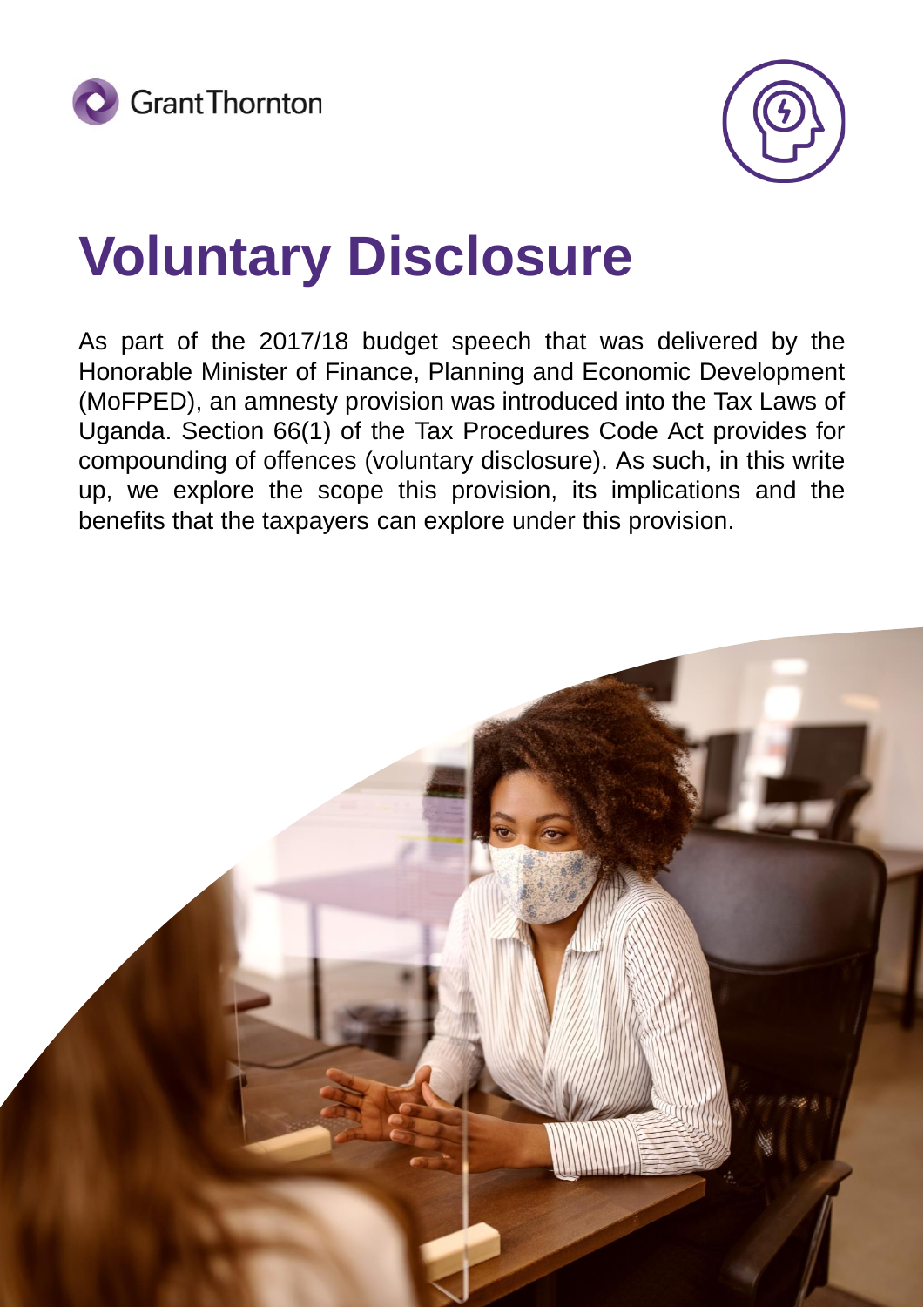# **What is it, what is involved?**

As part of the public notices issued on March 25, 2020 and July 17, 2020 by the Commissioner General of the Uganda Revenue Authority (URA), it was informed that pursuant to Section 66 (1a) of the TPC Act, a taxpayer who voluntarily discloses any tax that should have been declared to the Commissioner, may enter into an agreement with the Commissioner to pay the outstanding unpaid tax and that person shall not be required to pay any interest or fine due.

Whereas the terms "Voluntary" and "disclosure" are not defined as part of the Tax laws of the country, it can be drawn from the public notice that voluntary disclosure means to "declare something out of one's own will and without coercion". As opposed to punitive action, the voluntary disclosure program inspires pre-emptive and affirmative action from a taxpayer, to disclose any offences which they may have committed during the course of their business activities. Emphasis is placed on the word "pre-emptive", which automatically rules out reactionary disclosures. It is thus of great importance that as a taxpayer, one is well versed with scenarios during which voluntary disclosure may not apply.

- 1. Notice of Audit from the Uganda Revenue Authority (URA);
- 2. Notice of initiation of Tax investigations by the URA;
- 3. Notice of requirement to perform a tax health check by the URA;
- 4. Notice of request of information by the URA;
- 5. Notice of a generated tax query from the URA;
- 6. Any reactionary disclosure in lieu of actions from the URA.

Due to the severe impact on the economy that was caused by COVID-19, the MoFPED introduced a temporary tax relief measures for sectors of the economy most impacted by the epidemic. Such measures can be described falling under a *temporary amnesty* regime as they were a). targeted to specific sectors and b). for a specific time period. The Voluntary tax disclosure scheme in Uganda is contrast to the above as it is open to all sectors of the economy, not time bound, as well as applicable to all taxpayers (any person i.e., registered or un-registered including a resident or non-resident employer, employee, individual, partnership, company, trustee, retirement fund, a political subdivision of Government or a listed institution).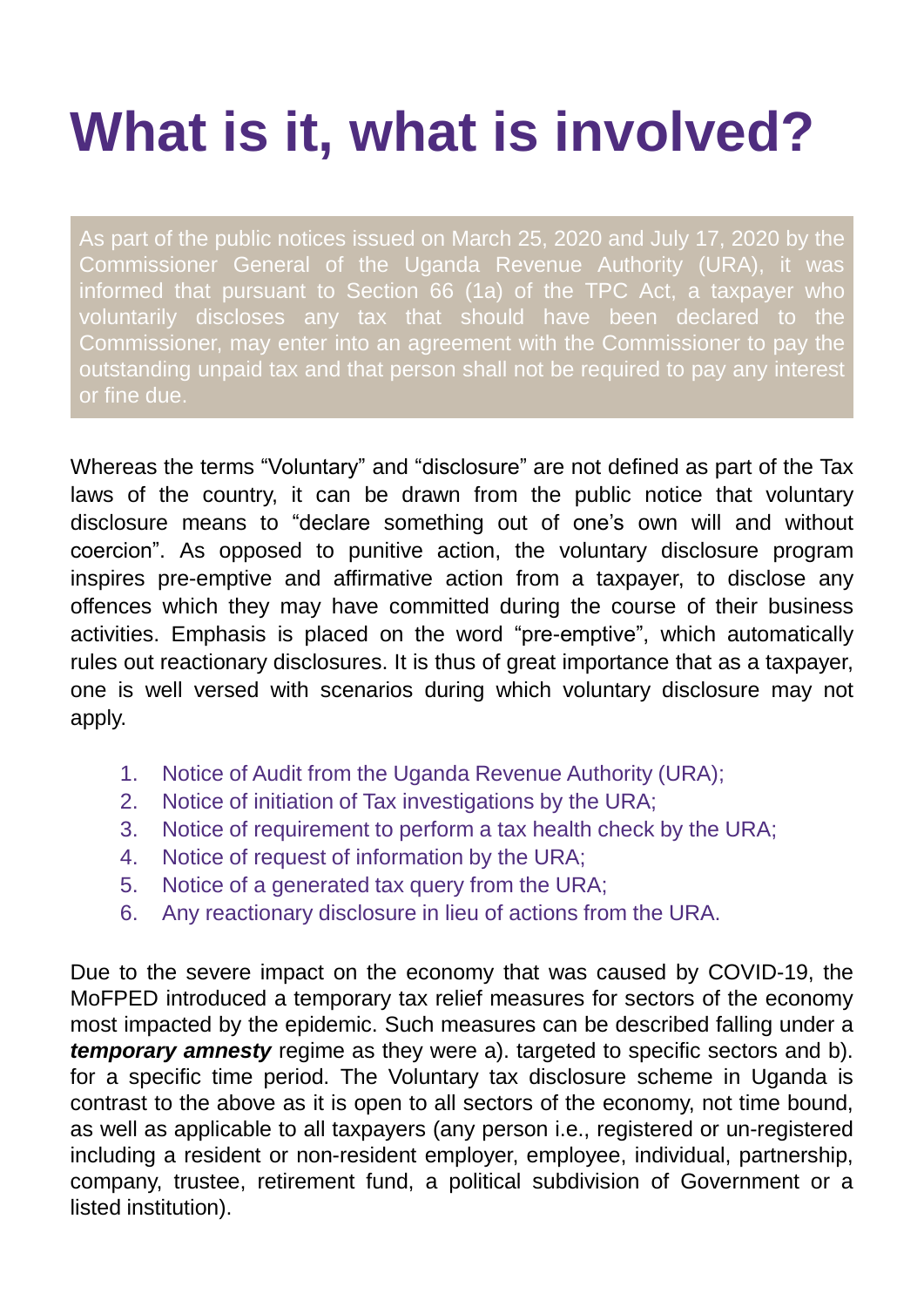## **What is the process?**

As the main goal of voluntary disclosure is to highlight one's compliance gaps, it is pertinent that a tax health check be conducted as to reveal these gaps.

A tax health check-up is a review of the tax affairs of a business entity, which is intended to highlight potential weaknesses or risks arising from errors or omissions in the business records and accounting systems, as well as identifying potential tax liabilities. It can be argued that this is the most accurate way of uncovering compliance gaps, which are then quantified and subjected to disclosure. Other sources of information/tendencies that could highlight areas of non-conformity to tax laws include;

- 1. Qualified Management letter after during Statutory Audit;
- 2. Periodical Internal Auditor's management reports citing gaps;
- 3. General Ignorance of existing Tax laws regarding statutory compliance (you cannot be compliant if you do not know how to comply).

Subsequent to the availability of information from the above sources, the taxpayer fills out the **Voluntary Disclosure Form** as prescribed by the Commissioner General, which can be accessed from the URA's web portal, which is then submitted over any of the URA platforms, that is, online or manually to the nearest Domestic tax offices. Upon submitting of the above form, the Commissioner then issues the applicant with Voluntary Disclosure Certificate which contains the following information;

- 1. The name of the taxpayer;
- 2. The offence committed;
- 3. The sum of money paid, and the date of payment;
- 4. The fact that the certificate is not subject to any appeal;
- 5. The fact that the certificate may be enforced in the same manner as a decree of any court for the payment of the amount stated in that order and;
- 6. The fact that the production of the certificate to any court is treated as proof of the conviction of the offender for the offence specified.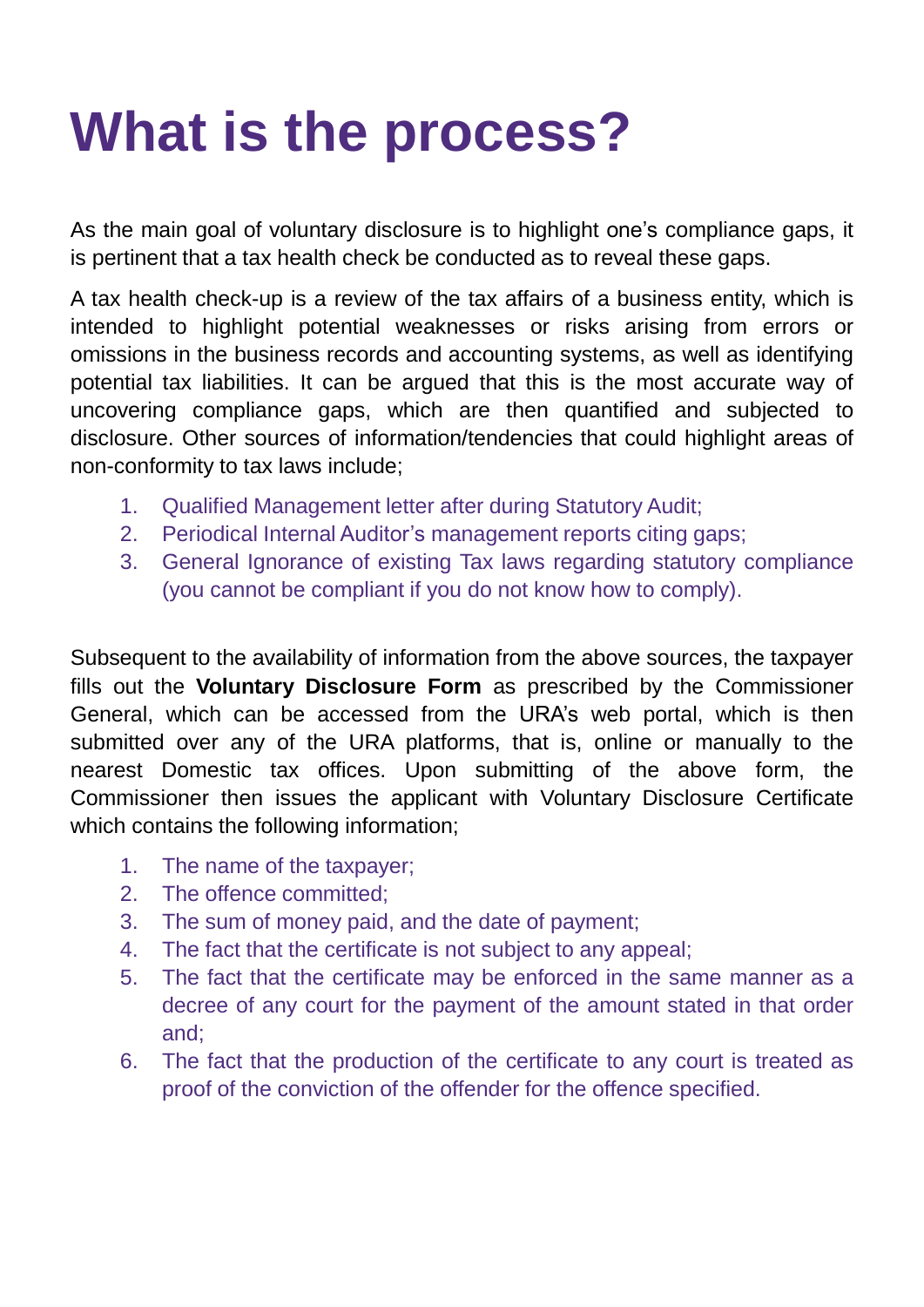### **What are the benefits?**

With this new provision in the tax law, a number of stakeholders (taxpayers as well as the Revenue Authority) are bound to reap the benefits as follows;

#### **Taxpayers:**

- 1. Waiving of interest and penalties that would have been otherwise applicable if traditional formalities such as tax audits, or assessments were instituted;
- 2. Ability to disclose any compliance gaps at timelines set by the taxpayer, and in so doing framing operational deliverables around taxpayer strategy as opposed to URA audit timelines;
- 3. Better knowledge of Tax laws given that before making any disclosure, taxpayers will have to study the legislative provisions, deduce the rationale, and only report any gaps to URA.

### **Uganda Revenue Authority:**

- 1. Reduced cost of tax collection, which is in line with the canons of Taxation, that is 'economy" The costs incurred in administering tax audits, investigations is bound to reduce with sensitization of voluntary disclosure to URA;
- 2. Expansion of the tax base in the country. The "fear and myths", within the business community, surrounding the obligations related to tax laws and URA as a whole can drastically change once taxpayers know that they can be the masters of their own destiny as regards their tax obligation is concerned.